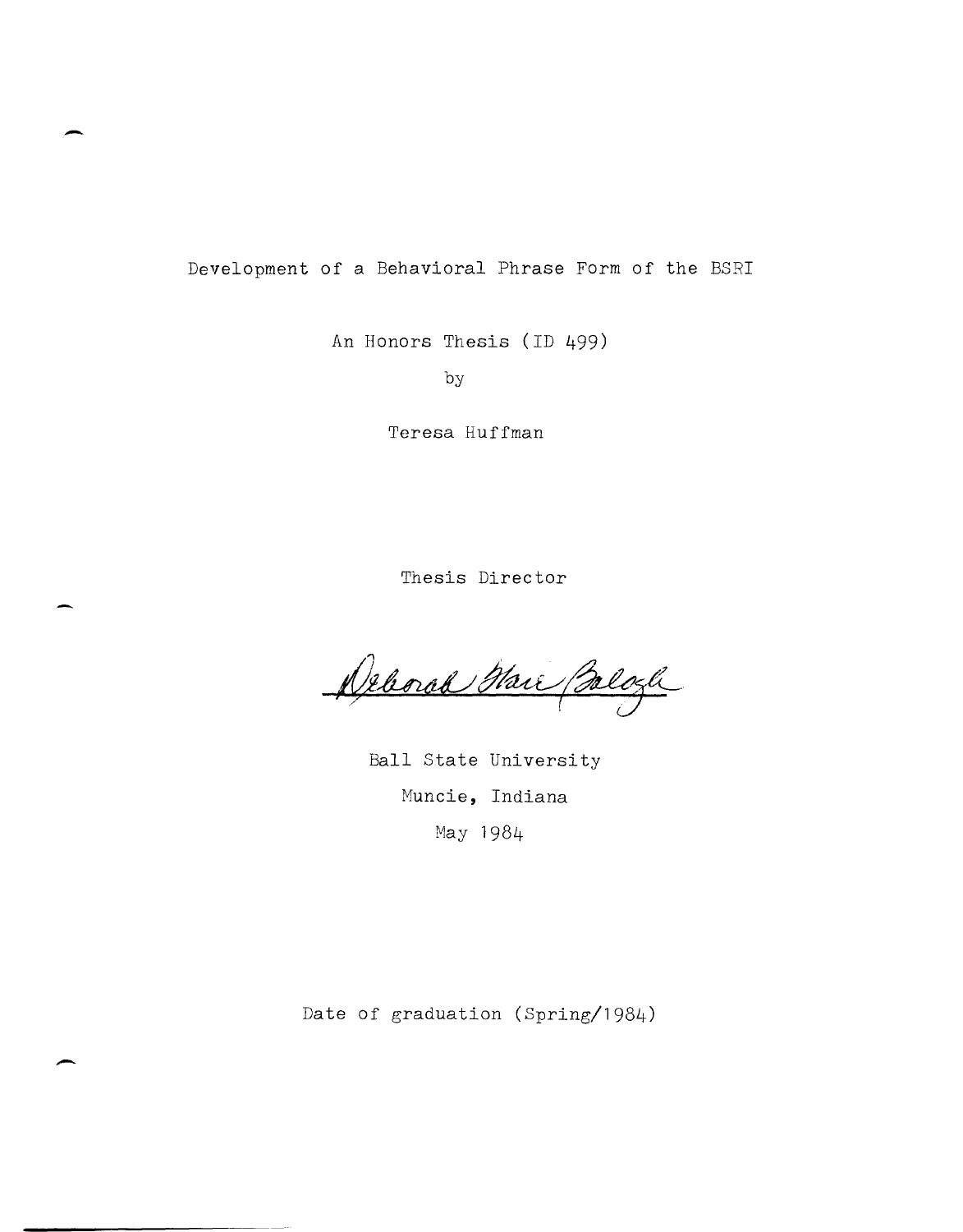DEVELOPMENT OF A BEHAVIORAL PHRASE FORM OF THE BSRI

-

, c

-

-

The conceptualization of sex roles and investigation of the development of sex roles is a relatively new area of research interest. Until recently, the presence of sex roles was considered a consequence of innate characteristics unique to each sex and not necessarily a learned behavior or the result of the social norm (Hyde & Rosenberg, 1980). The last sixty years has brought a drastic change in the idea of sex role, possibly as a consequence of studies indicating differential sex role norms cross-culturally (Mead, 1935, 1961). This change in thought may also be related to the woman's movement and the gradual movement of women into the "male domain" (Head 1935, **1961).** Challenges of the traditional view of sex roles has been accompanied by increased interest in sex role research and, consequently, in finding ways to quantify sex role and sex role attributes.

Early sex role indices were constructed using either typological categorization in which people belong in either one of two distinct categories or a unidimensional, bipolar continuum in which masculinity and femininity can be represented by various graduations on the continuum ranging from extreme masculinity to extreme feminini ty (Hyde & Rosenberg, 1980; Constantinople, 1973; Terman & Hiles, 1936; strong, 1936; Hathaway & McKinley, 1943; Gough, 1952). Some researchers extended the bipolar conception with the suggestion that the endpoints are opposites and should be negatively correlated (English & English, 1958). Using these measurement devices people were classified as either all masculine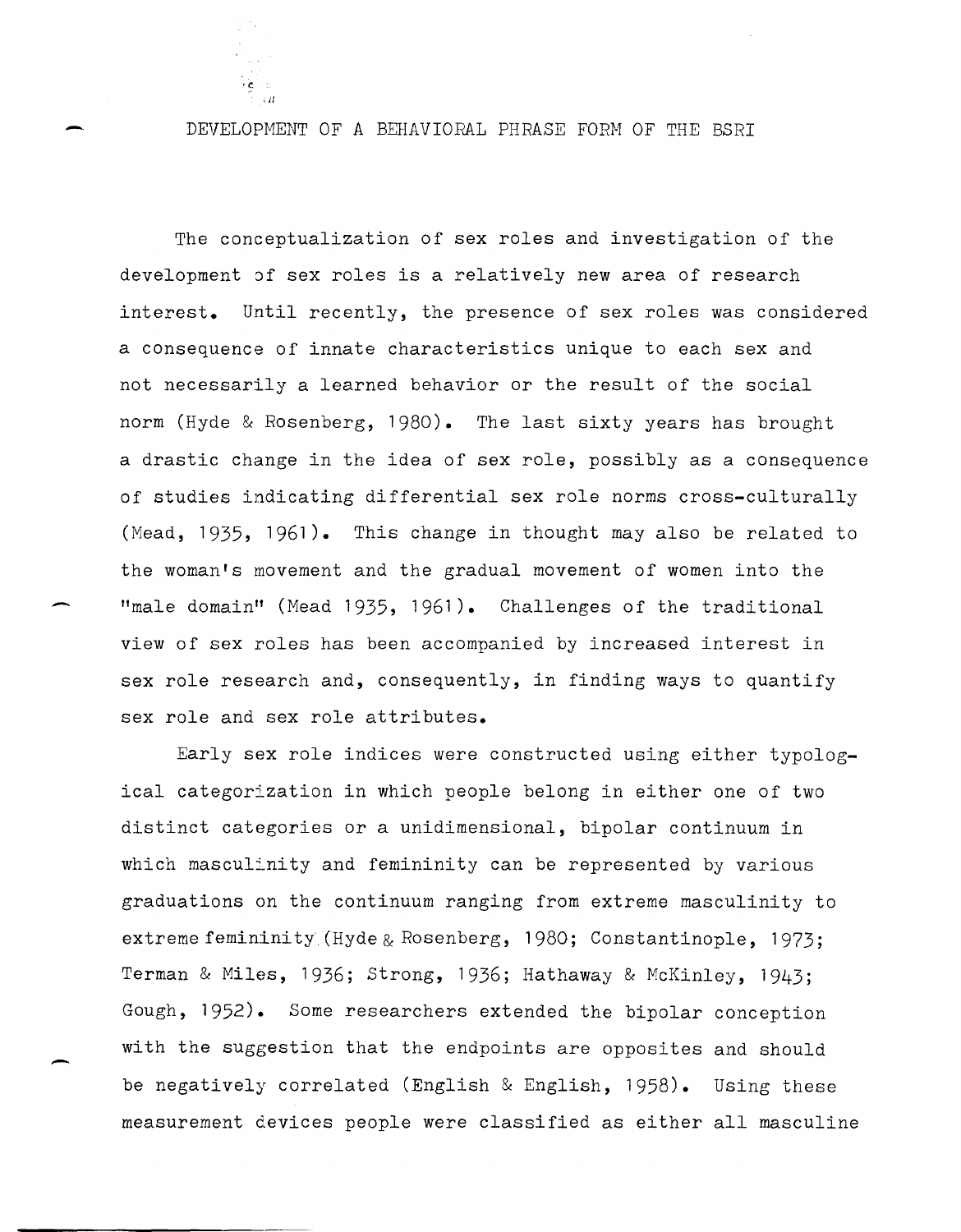or all feminine (Constantinople, 1973; Carlson, 1972). Optimal psychological adjustment was assumed to be associated with appropriate sex-typing and cross-sex-typing was considered deviant. This implies that a female who scored within the feminine range was considered "normal" and well adjusted but a female who scored in the masculine range was considered "abnormal" and poorly adjusted.

-

-

In more recent years, researchers began to identify problems with unidimentional descriptions and measurement of masculinity and femininity. They suggested that a bipolar measurement of masculinity and femininity was simplistic and proposed that the construct may be more adequately conceptualized as multidimensional with several scales used to capture its complexity (Carlson, 1972; Constantinople, 1973). The initial tests were also based on the assumption that adoption of a sex-typed item meant the rejection of "opposite" sex-typed items. This may be an invalid assumption. In response to these problems, modifications of measurement devices have taken place (Bem, 1974, 1976; Block, 1973; Berzins, Welling & Wetter, 1978; Pleck, 1975; Spence, Helmreich & strapp, 1975). These new indices were developed around the conceptualization of sex role as an orthoganal construct in which masculinity and femininity could be achieved dually, with the development and existence of one uneffecting the development of the other (Carlson, 1972; Bem 1973; Spence et **al.,** 1975). For example, an individual could possess traditionally masculine ("ambitious") and feminine ("compassionate") characteristics dually. This conceptualization allowed Bem (1974) to empirically establish the concept of androgyny and to challenge the traditional assumption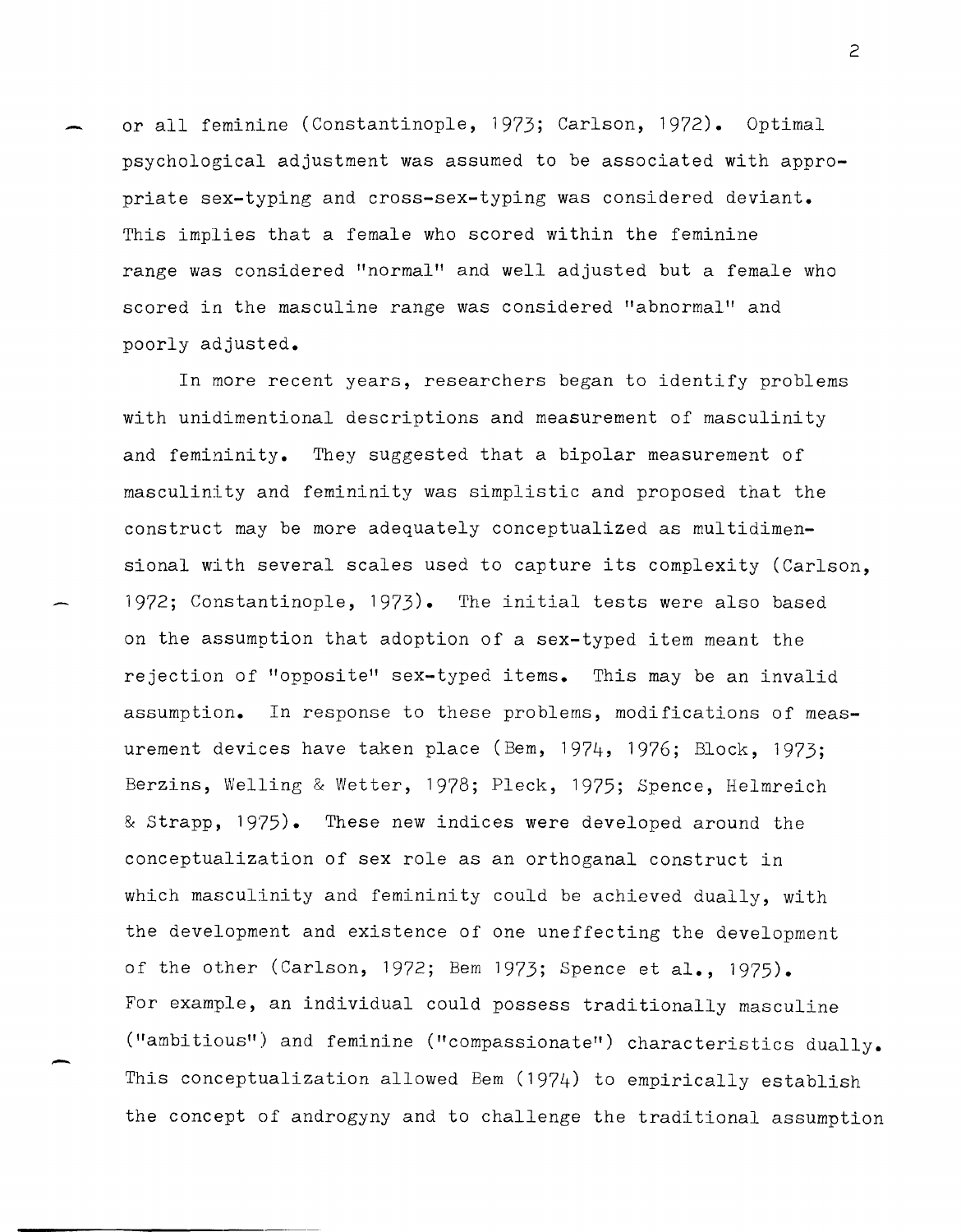of mental health being related to appropriate sex typing. Bem argued that individuals could be "androgynous", possessing both masculine and feminine characteristics, which would enable them to act appropriately depending on situational demands. Conversely, Bem suggested, sex-typed individuals could be limited in their behavioral repertoire as they move from situation to situation as a consequence of possessing only those characteristics traditionally appropriate for their gender. One example of a scale which incorporates these ideas is the Bem Sex Role Inventory (BSRI).

The Bem Sex Role Inventory was developed by Sandra Bem in 1974. The BSRI contains several features that distinguish it from other commonly used measurement devices (Bem, 1974). First, it includes both a masculinity and a femininity scale, each of which contains 20 personality characteristics (adjectives). Second, because the BSRI was based upon the notion that the sex-typed person is someone who has internalized society's standards of desirable behavior for men and women, personality characteristics were selected on the basis of male and female stereotypes. Most other inventories have been based on differential item endorsement by males and females. Third, the BSRI contains a social desirability scale used during test construction to insure that the inventory was not merely tapping a general tendency to endorse socially desirable items. This scale, consisting of 20 adjectives, is now used to provide a neutral context for the masculine and feminine items and is not scored. Fourth, the original BSRI classifies a person as masculine, feminine or androgynous as a fUnction of a difference score between

-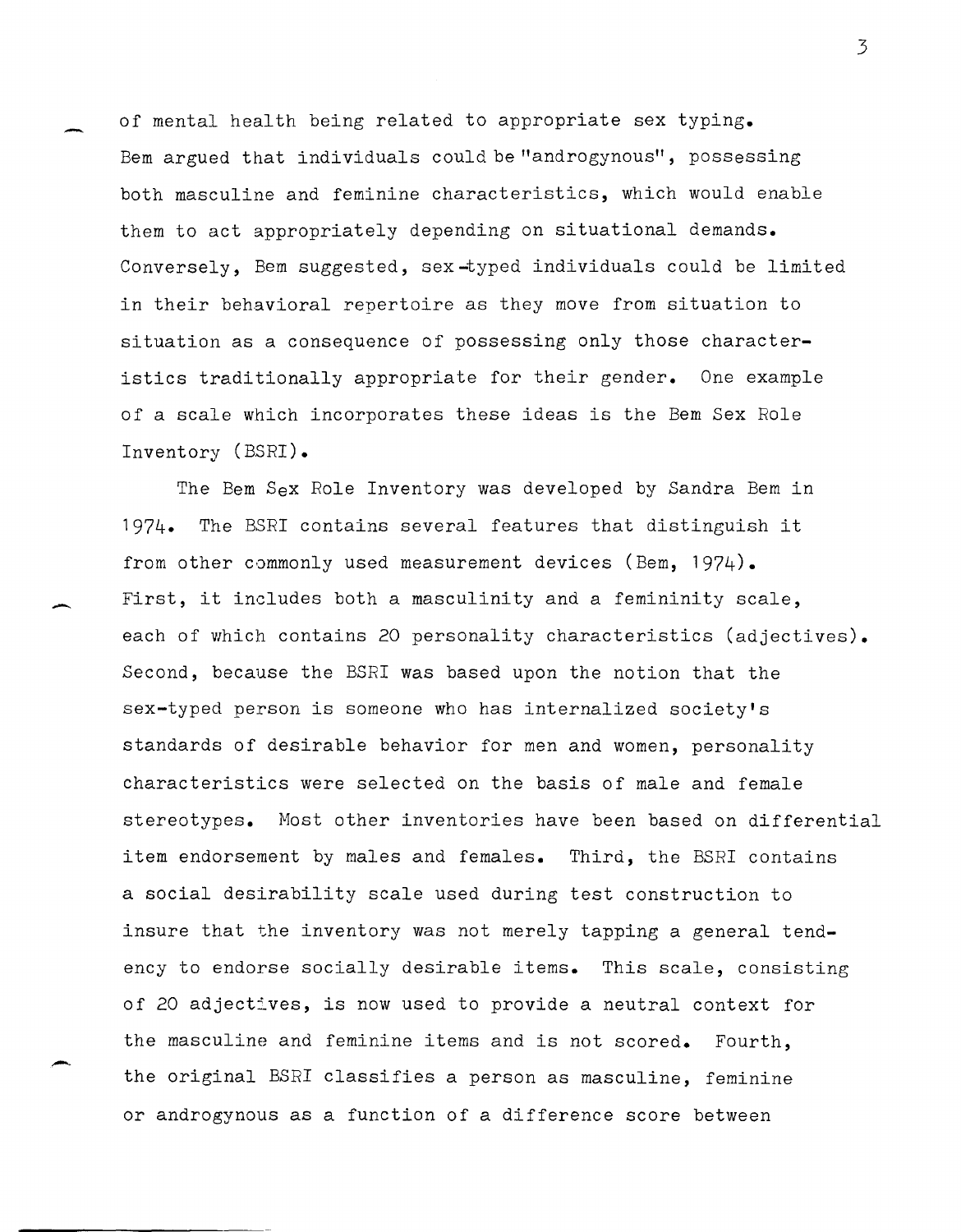masculine and feminine scales. Subjects taking the BSRI are asked to rate each item on a scale from 1 (never or almost never true) to 7 (always or almost always true). The original scoring method involved summing items endorsed for each scale and obtaining a difference score. A t-score, referred to as the androgyny score, is found such that the person's difference score is normalized with respect to the standard deviations of his or her masculinity and femininity score. Scores with high absolute value indicate sex-typed classifications with positive scores indicating femininity and negative scores indicating masculinity. Sex-typed scores indicate not only the endorsement of items on one scale but also the rejection of items on the other scale. Androgynous scores, those close to zero, indicate the equal endorsement of items on both scales. The normative sample indicated that 34 percent of females were classified as feminine  $(t\geq 2.025)$ , 20 percent near feminine  $(1 < t < 2.025)$ , 34 percent androgynous  $(-1 \le t \le 1)$ , 12 percent near masculine  $(-2.025 < t < -1)$  and eight percent masculine  $(t \le 2.025)$ . The corresponding percentages for males was six, five, 34, 19, 36 (Bem, 1974).

-

-

-

The BSRI was critisized on the ground that the androgyny classification does not distinguish between scores with an equal but high endorsement of both masculine and feminine items and scores with an equal but low endorsement of both characteristics. The latter case makes up the fourth category and is labled undifferentiated. In response to criticism of the BSRI scoring method Bem suggested a revised scoring and categorization procedure (Spence, Helmriech & Strapp, 1975; Bem, 1977). It is now recommended that subjects taking the BSRI be classified using

 $\frac{1}{4}$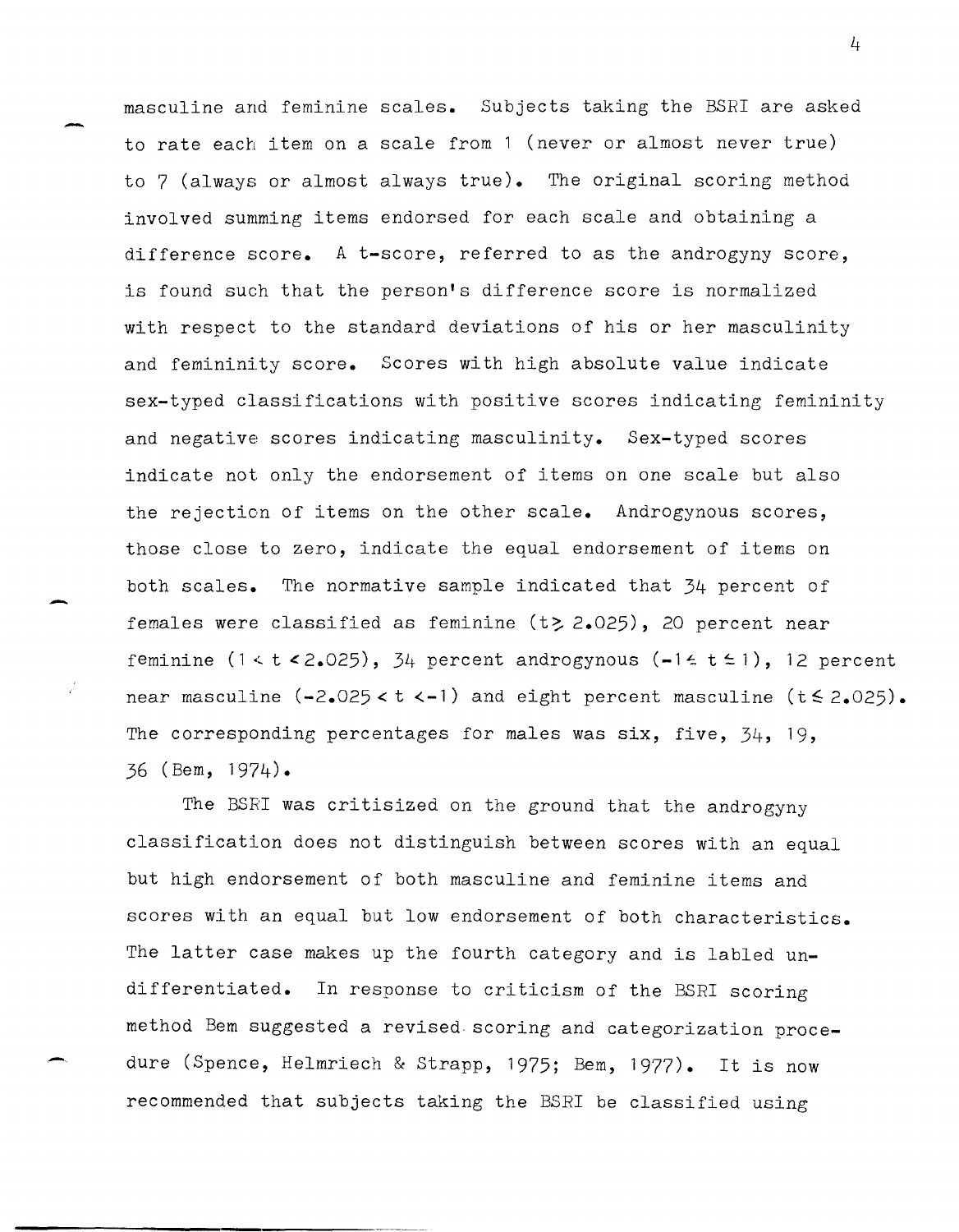a revised scoring method, the median split, in which subjects are divided at the median on both feminine and masculine scales yielding the fourfold classification (Bem, 1977). Using this method for the normative sample, 39 percent of females are classified as feminine, 12 percent as masculine, 30 percent as androgynous, and 18 percent as undifferentiated. For males the corresponding percentages are  $12$ ,  $42$ ,  $20$  and  $27$  (Bem,  $1977$ ).

.-

 $\overline{\phantom{0}}$ 

Although the BSRI is an improvement over original sex role measurement devices, no attempt at fUrther modification has occurred until recently. Through our research with college students, additional problems with the BSRI have become evident. It appears that many subjects taking the BSRI do not know the definitions of all the adjectives and therefore their scores may not accurately reflect their actual sex role orientation. Secondly, the adjectives appear vague and may elicit differing behavioral referents among subjects, again resulting in inaccurate scores. Subjects may tend to take a more neutral stance when responding to items because of vagueness or unfamiliarity resulting in more equal masculine and feminine scores. This may lead to an artificially inflated number of subjects who are classified as androgynous or undifferentiated.

In addition to these problems found with a college student popula tion, it became apparent that a form which could be used with other populations, such as children, would be useful. Researchers who have attempted to study sex roles in children have typically used a two-choice format in which children must label a trait or activity as either male or female (Kuhn, Nash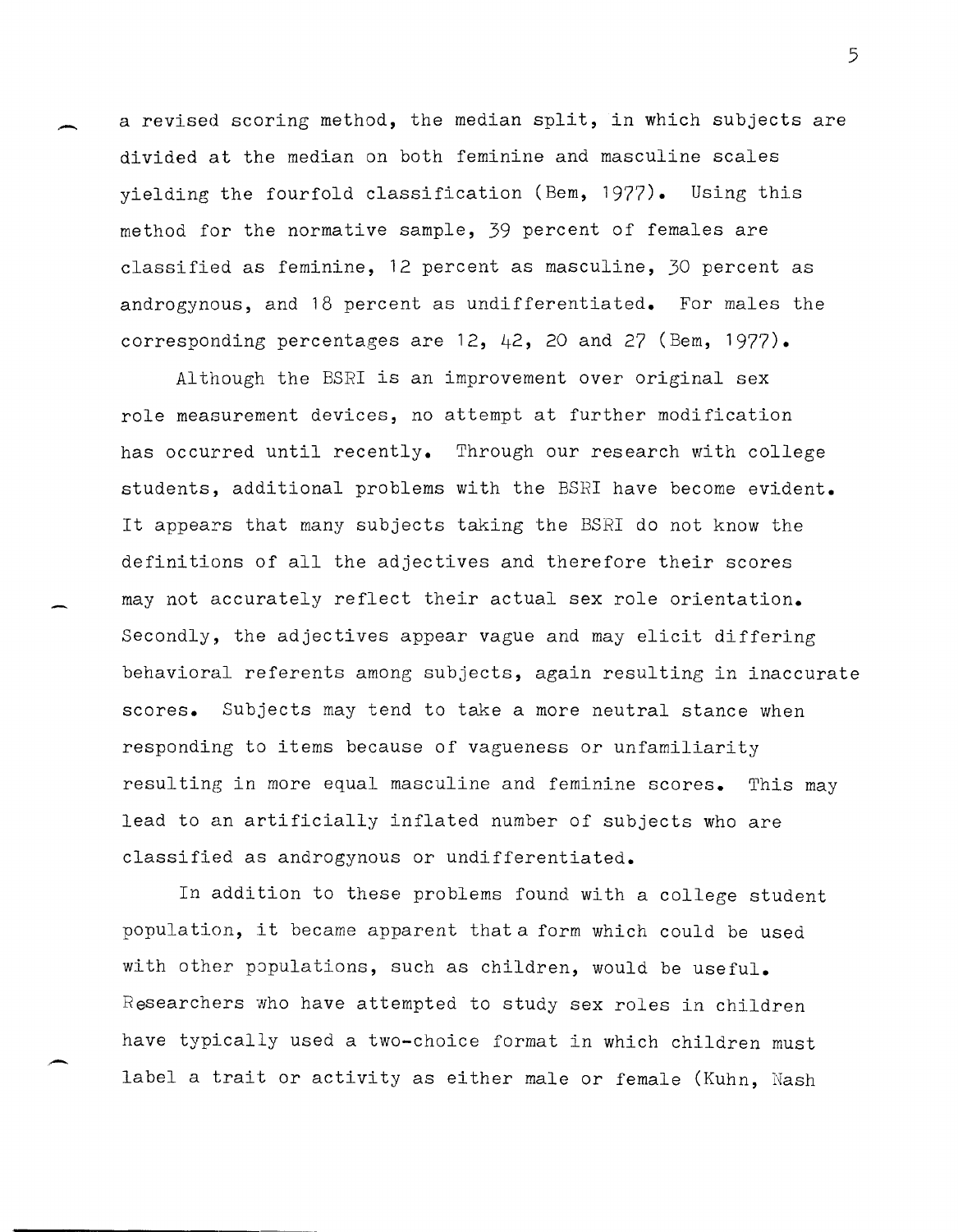- & Brucken, 1978; Masters & Wilkinson, 1976; Williams, Bennett & Best, 1975; Urberg, 1982). It would be valuable to be able to measure sex role endorsement of children within the conceptualization of the BSRI. This would allow the study of sex role development and endorsement of children at various ages rather than just assessing their knowledge of stereotypes. One such device using a phrase form of the BSRI has been attempted by Stericker and Kurdek (1982).

The purpose of the present study was to devise a behavioral phrase form of the BSRI to clarify definitions and to create a concrete and consistent referent. It was hypothesized that the phrase form would produce a broader range of scores and would be more effective at discriminating sex-typed individuals from androgynous individuals. A second purpose of this study was to compare t-score and median split scoring methods. The criticisms of the scoring methods used for the BSRI warrent further investigation into the most accurate and desirable scoring method. Method

-

Subjects. Fifty-eight males and 213 females from an introductory psychology class at a large Midwestern university participated in the study.

Procedure. Subjects were instructed to describe themselves by indicating the extent to which they possess various characteristics using the BSRI and the alternate form consisting of parallel behavioral phrases. The order of the forms was randomly assigned such that one half of the subjects received the BSRI adjectives first and one half received the phrase form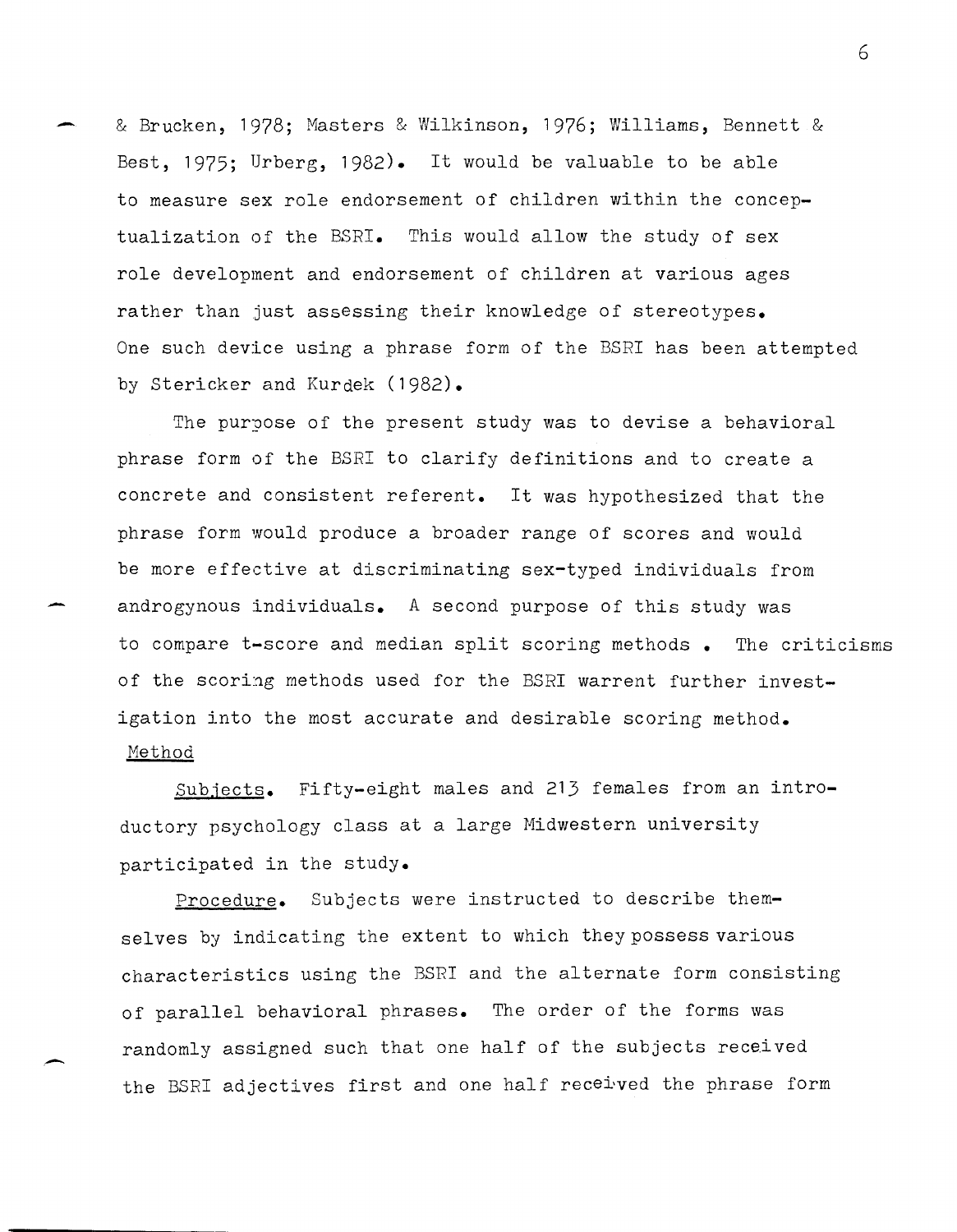first. Both forms yielded a feminine and a masculine score. Subjects were classified for each form using both the difference score and the median split scoring methods. The difference score allows five possible classifications: masculine, near masculine, androgynous, near feminine and feminine. The median split yielded four possible classifications: masculine, feminine, androgynous and undifferentiated. Item correlations for the phrase form were found using Pearson Product-moment correlation coefficients.

#### Results

-

-

The t-score scoring method was used to score BSRI and phrase forms. T-scores were analyzed as a function of sex of respondant, form, and order in a three-way ANOVA. Results of the ANOVA yielded significant form x sex (F  $(1,267) = 6.38$  p < .01) and form x sex x order  $(F (1, 267) = 7.32 \text{ p} < .007)$  interactions. T-scores for male subjects were closer to the masculine classification for phrases than for adjectives. T-scores for female subjects were closer to the feminine classification for phrases than for adjectives. When phrases were presented first, mean phrase scores were closer to masculine and feminine classifications than mean BSRI scores. Figure 1 presents the ranges of t-scores for both male and female subjects on the BSRI and phrase forms. The yhrase form t-scores yielded higher absolute values than the adjective t-scores. This resulted in a distribution of scores which was more evenly dispersed and covered a broader range.

The raw BSRI data were subsequently reanalyzed using the updated median split scoring method now recommended by Bem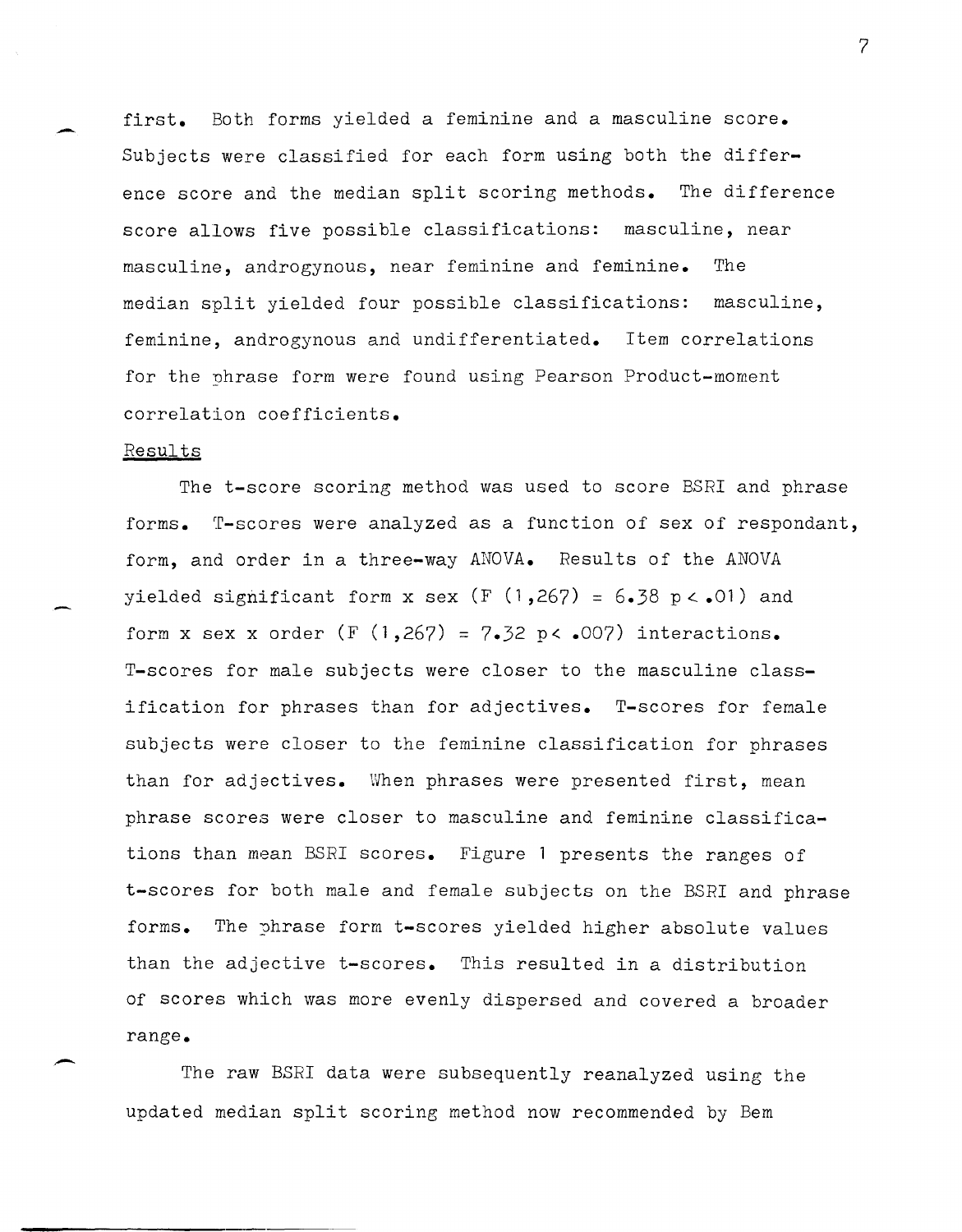(Spence et al., 1975; Bem, 1978). Table 1 presents percentages in each category for Bem's 1978 Stanford normative sample classified on the basis of the median split scoring method. Table <sup>1</sup> also includes the present sample of the adjective form classified on the basis of the median split and the t-score methods. Table 2 presents percentages of the present sample scores on the BSRI and phrase form using the median split scoring method.

The behavioral phrase form used in this study is presented in Table 3. Pearson Product-moment correlation coefficients were calculated for the adjective and corresponding phrases. As indicated by column three of Table 3 the correlations were modest with a range of r=.14 to r=.94 and mean r=.43. All of the correlations were significant  $(p < .02)$ .

Insert Figures and Tables about here

### Discussion

-

-

To repeat, the purpose of this study was to devise a behavioral phrase form of the BSRI which would clarify definitions and create concrete and consistent referents. Two important findings emerged from these investigations: the first in regard to the development of the phrase form and the second in regard to scoring method. The development of the phrase form will be addressed first.

It was predicted that the phrase form would create more concrete referents and would clarify item definitions. Thus, the phrase form was expected to improve discrimination of sex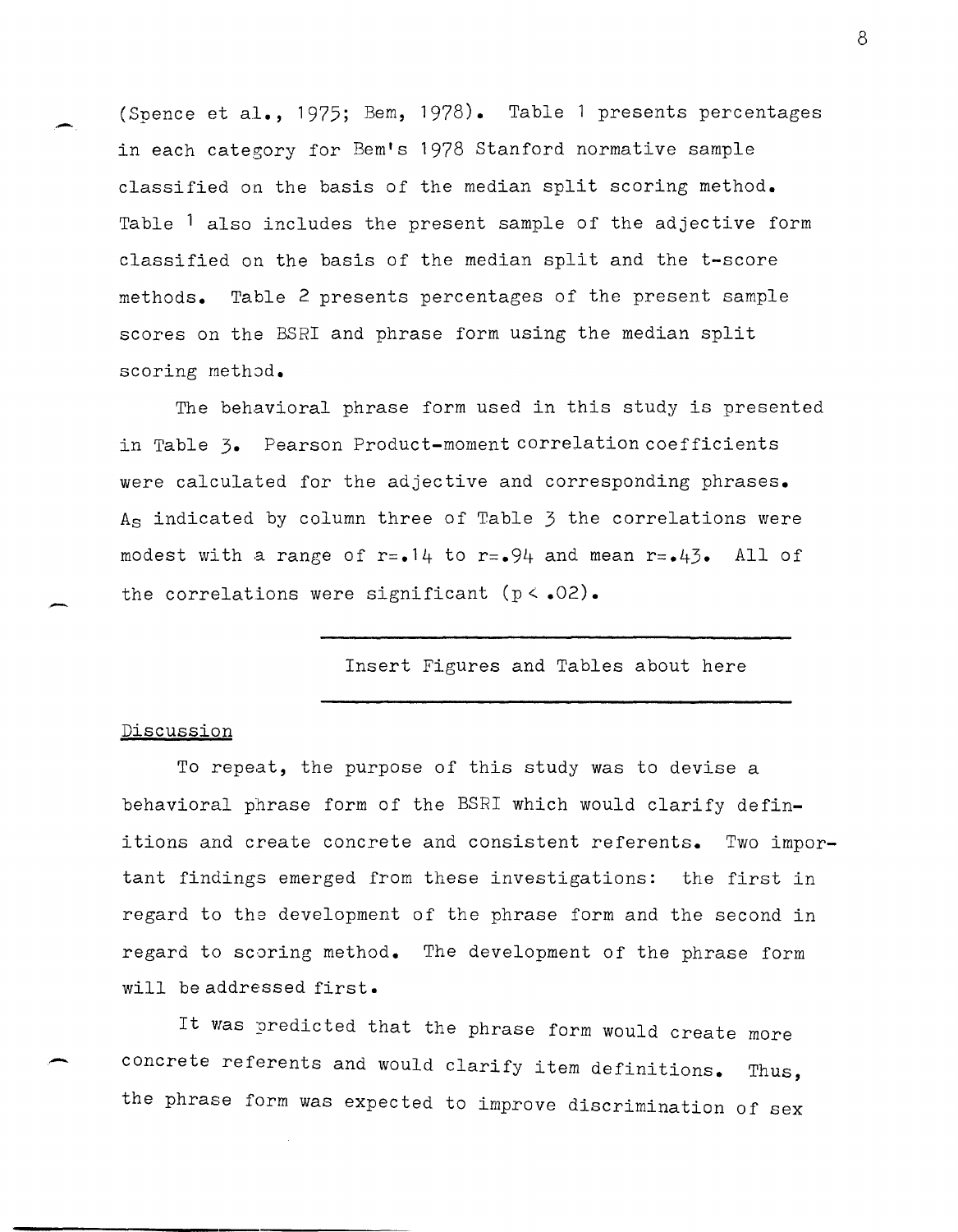role orientation and yield a higher frequency of sex-typed classifications. The ANOVA produced two interactions; form x sex and form x sex x order. The first interaction is to be expected due to the nature of the inventory, that is, females will score more highly feminine and males will score more highly masculine, on the average, on a measure of sex role. In addition to this general finding, the female and male group means were more strongly sex typed for the phrase form than for the adjective form. The order effect, indicated by the second interaction, could be a function of the phrase form having a restricting effect on the adjective form. The specific concrete nature of the phrase ferm may have the effect of causing the adjectives to appear general and ambiguous. This type of effect would tend to cause more conservative endorsement of adjective items and to restrict the range of scores obtained. The frequency distribution of adjective and phrase form scores suggests this may be the case. Adjective scores tend to cluster around the androgyny classification while phrase scores tend to be more evenly dispersed and to cover a larger range of scores. As Table 2 suggests, the scores obtained using the median split scoring method, however, are more ambiguous and do not follow this trend. This may be a function of the inconsistency in the two scoring methods which will be addressed later. Finally, the item correlations were modest at best yielding a wide range of correlations from very high to very low.

-

--

 $\overline{\phantom{0}}$ 

The implications of the present findings suggest that the phrase form may be more efficient in detecting sex typing than the adjective form. For example, an actual sex-typed individual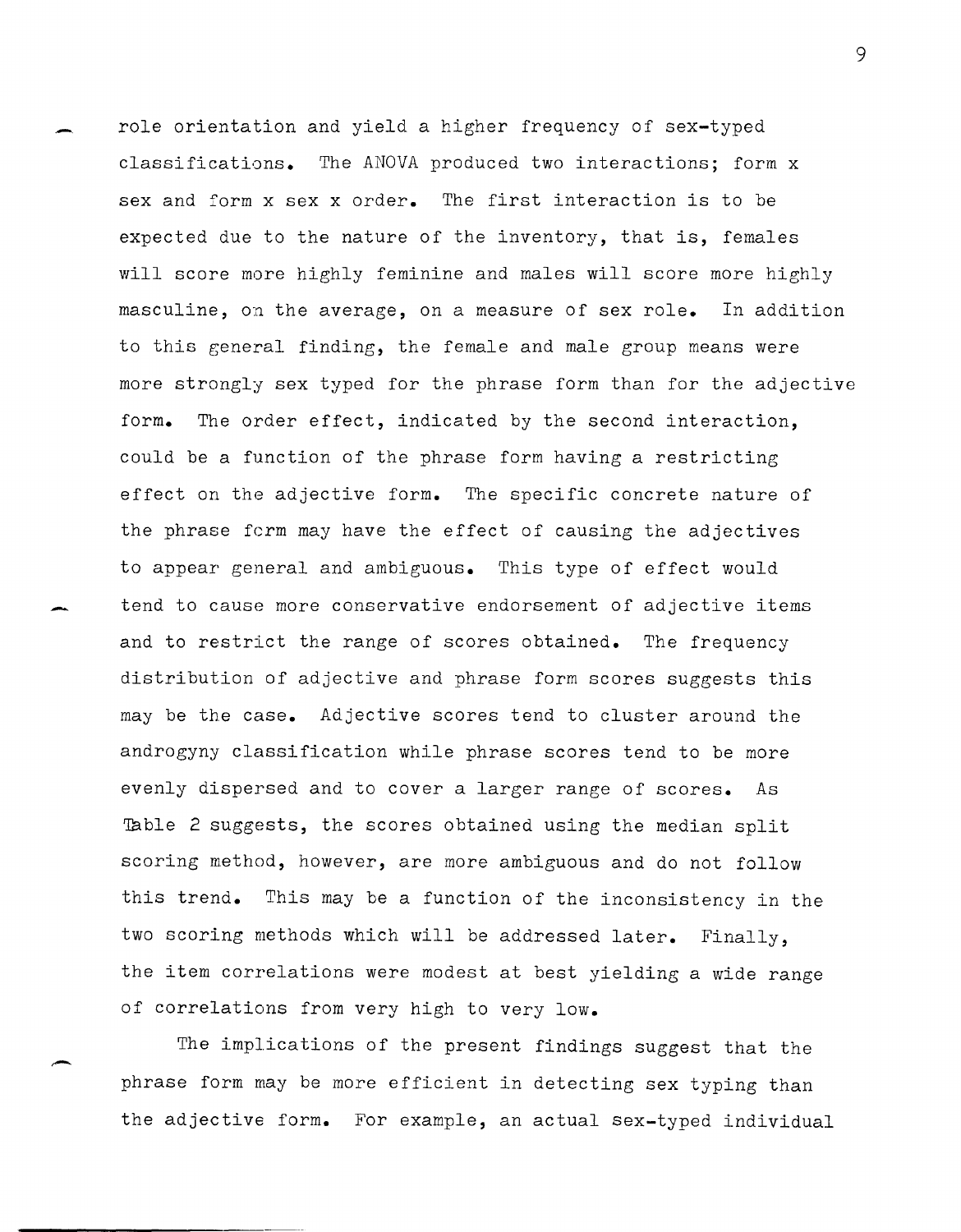may fall into the androgyny category using the BSRI as a measurement device but may be sex typed using the phrase form. The implications of these findings suggest that the phrase form has promise as a more accurate measurement device by clarifying definitions and creating more concrete referents. Further refinement, especially of items with low correlations, and reliability and validity testing, however, need to be done before such a conclusion can be made with confidence. The tentative findings obtained in this study appear sufficient to warrent further investigation of development of a form to be used with children. A form of this type would facilitate research into the early development of sex role orientation. As suggested by Stericker and Kurdek (1982), studies that measure children's sex role orientation have been few, probably as a result of a lack of an apropriate measurement device.

-

-

A second purpose of this study was to look at a comparison of scoring method. Because of criticisms of the t-score method we reanalyzed the data using the median split. This data yields two comparisons; the present sample **vs.** Bern's normalyzed sample, and the t-score **vs.** median split for the present sample. The comparison tc Bem's standardized sample will be considered first. Table 1 indicates that for the adjective form the female group of the present sample conforms to the results obtained in Bem's normalized sample indicating that Bem's results are not sample specific but generalizable to other samples. For the male group, however, the scores do not conform to Bem's sample which could suggest sample specific covariation. We view this discrepency as a function of small sample size.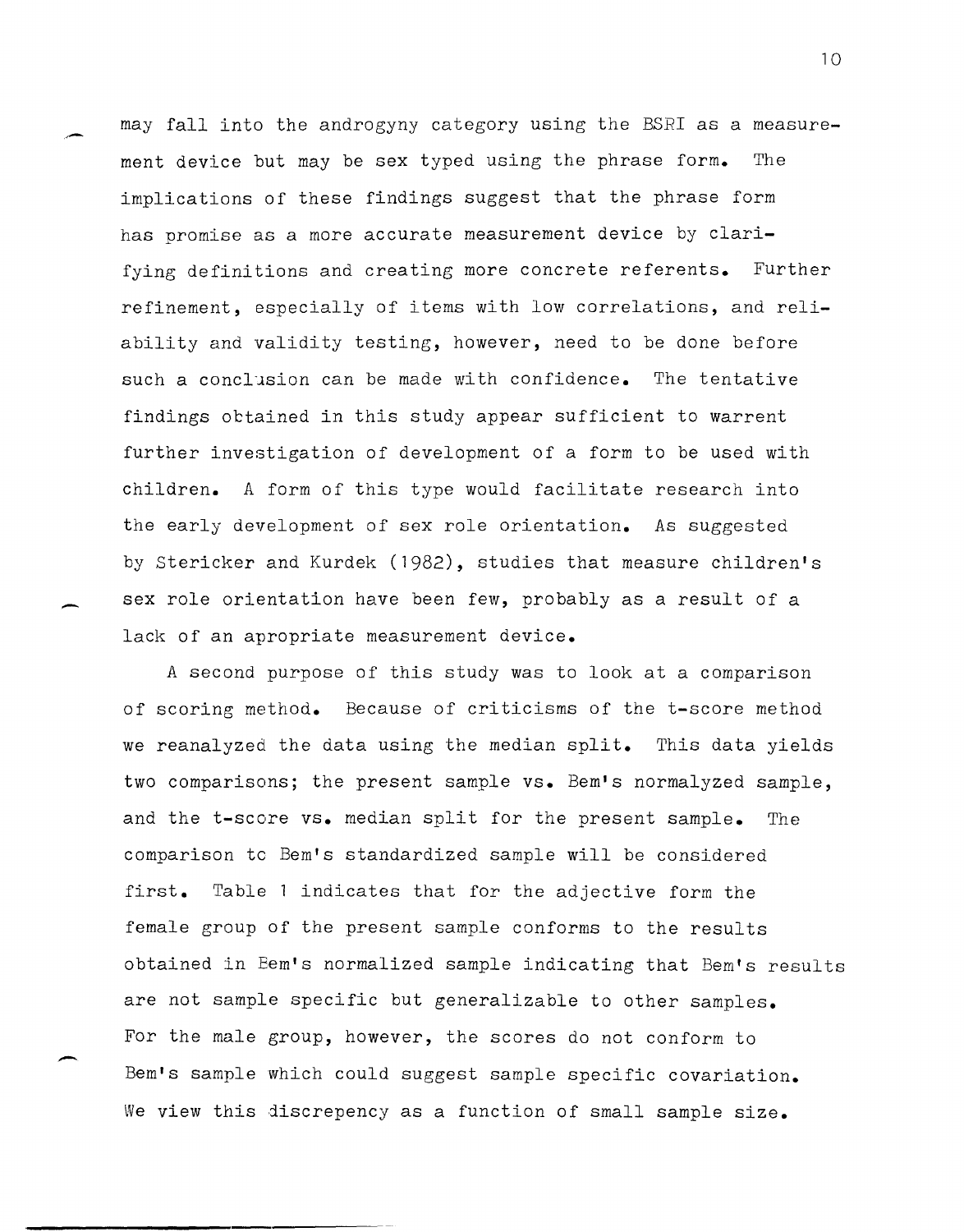The second comparison yields an important finding concerning scoring method. The original purpose of the median split was to divide the androgynous group into two groups: one which contains those who score high on both masculine and feminine scales (high-high) and one which contains those who score low on both scales (low-low). The first group was labeled androgyn-  $\ddot{\phantom{0}}$ ous and the second group was labeled undifferentiated by Bem. In the present sample, a distinction between these groups does seem to be warrented due to the large porportion classified as undifferentiated. The median split method, however, does not merely separate the androgynous group into high-high and low-low scorers but it yields an entirely different classification set across categories. The median split method does not consider the difference between masculine and feminine scores as a criteria for classification. For example, an individual may score just above the median on the masculine scale and just below the median on the feminine scale. The t-score would classify this individual as androgynous while the median split would classify this individual masculine even though the scores indicate a nearly equal endorsement on both scales. We suggest inclusion of the difference score element in the scoring method used in order to assess the individual's balance of characteristics possessed. A hybrid scoring method includes the difference score and divides androgynous scorers into high-high and low-low groups. This method classifies subjects in a two step process. First, subjects are classified on the basis of a t-score in which the difference score is utilized. The potentially androgynous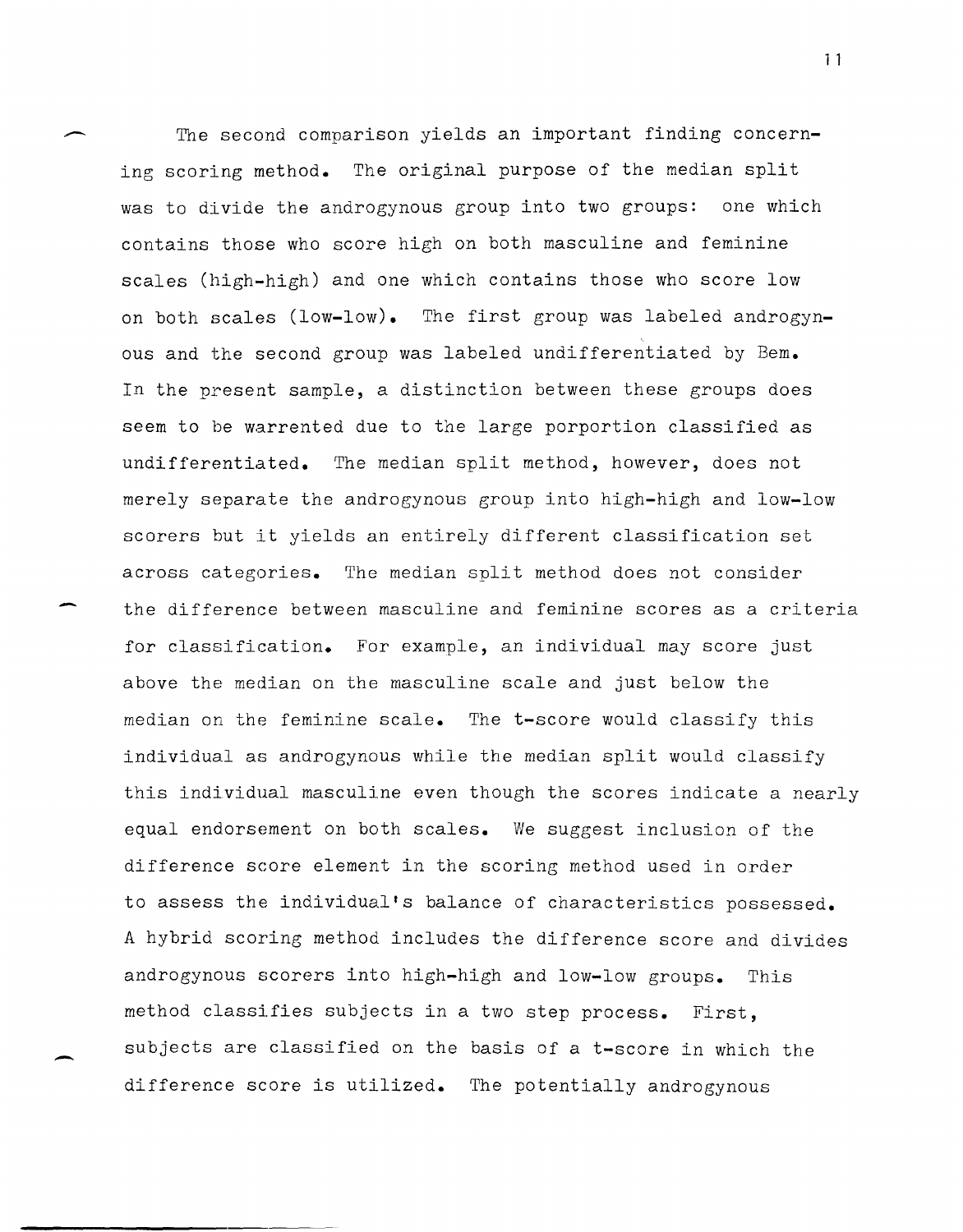group is then reanalyzed into androgynous and undifferentiated groups using the median split. This method addresses the criticisms of Spence et al. (1975) while at the same time more fully takes into consideration differential endorsement of each scale and the balance of characteristics possessed. In this method, the androgynous group is divided into the true androgynous group and the undifferentiated group without altering the sextyped groups. We conclude, therefore, that the hybrid method is the most desirable and suggest it be used in all cases even though it is more complicated and time consuming.

 $\overline{\phantom{a}}$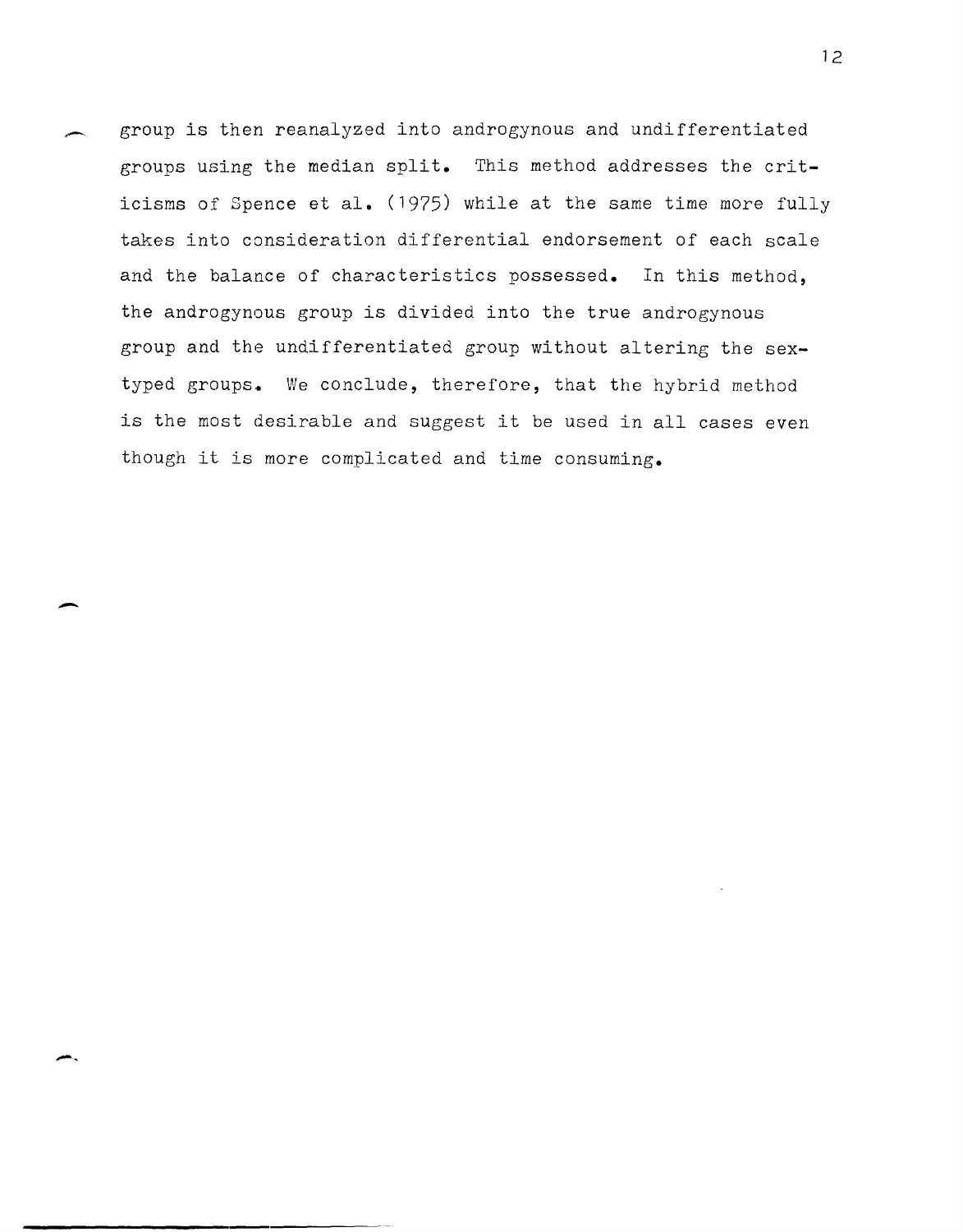## Figure 1

Ranges of T-scores on BSRI and Phrase Forms

**BSRI** 



Phrase Form

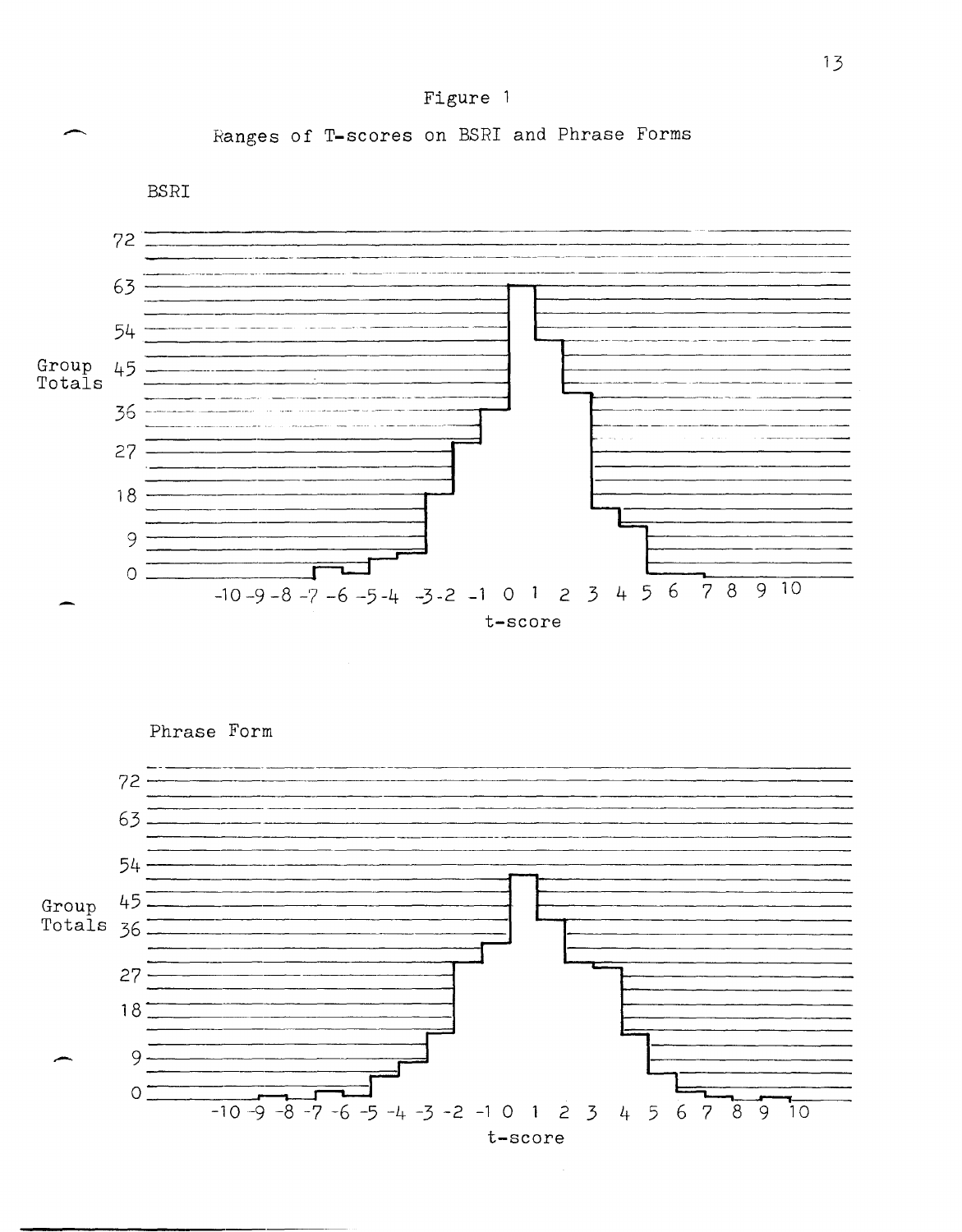## Table 1

-

-

-

The Percentages of Subjects in Bem's 1978 Normative Sample and the Present Sample Classified as Masculine, Feminine, Androgynous and Undifferentiated Using the Median Split Method, and the Present Sample Classified as Masculine Near Masculine, Androgynous, Near Feminine, and Feminine Using the T-score Method.\*

|                              | Classification |     |       |           |             |              |
|------------------------------|----------------|-----|-------|-----------|-------------|--------------|
| Respondant                   | М              | NΜ  | A     | $\rm{NF}$ | $\mathbf F$ | $\mathbf{U}$ |
| Female                       |                |     |       |           |             |              |
| Bem's sample<br>median split | 12.4%          |     | 30.3% |           | 39.4%       | 17.9%        |
| Present BSRI<br>median split | 17%            |     | 30%   |           | 32%         | 20%          |
| Present BSRI<br>t-score      | 5%             | 8%  | 36%   | 21%       | 31%         |              |
| Male                         |                |     |       |           |             |              |
| Bem's sample<br>median split | 42%            |     | 19.5% |           | 11.6%       | 26.9%        |
| Present BSRI<br>median split | 52%            |     | 9%    |           | 3%          | 36%          |
| Present BSRI<br>t-score      | 28%            | 14% | 36%   | 12%       | 5%          |              |

\* Empty spaces in Table are due to different scoring categorizations across scoring method.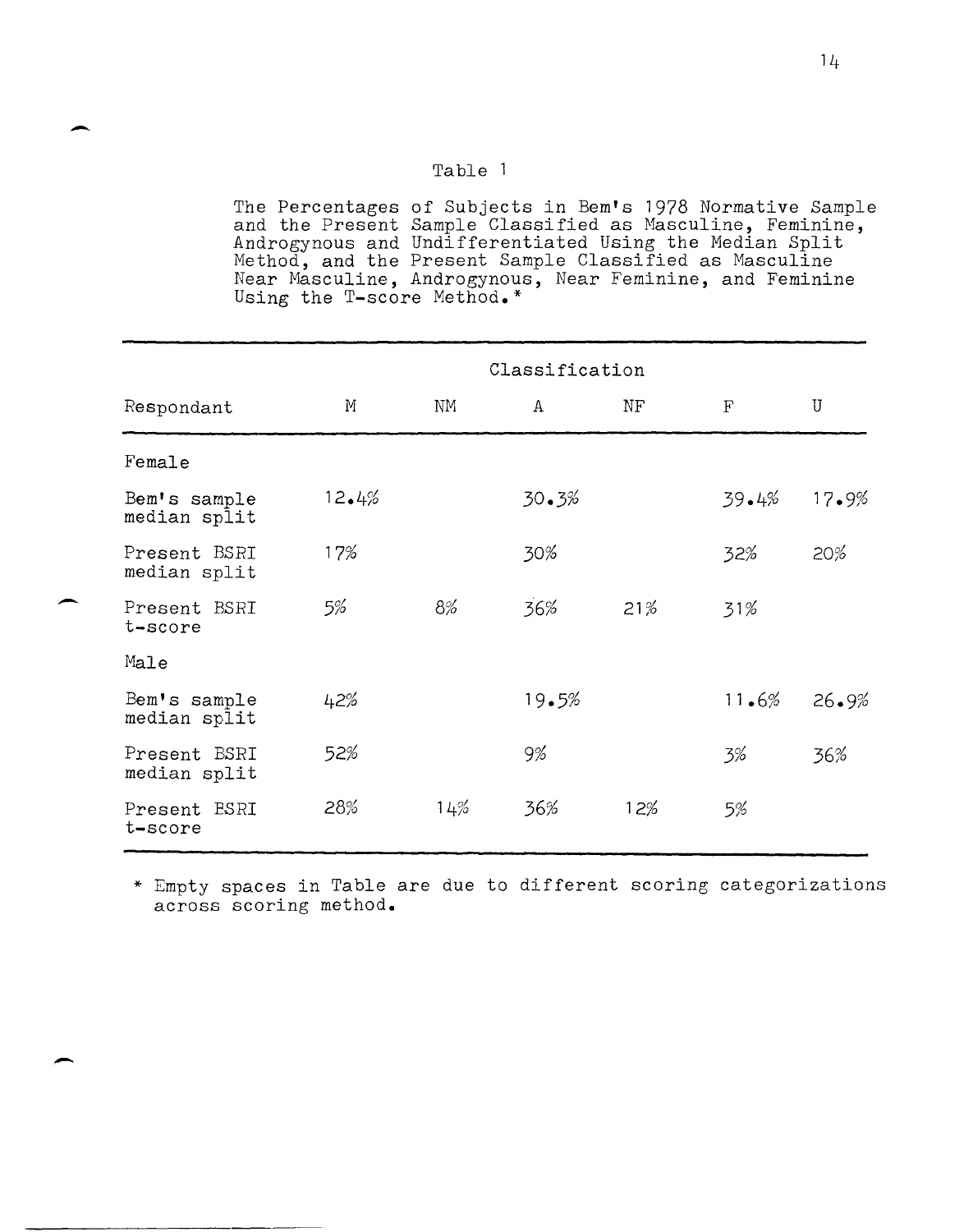## Table 2

.-

-

The Percentages of Subjects in the Present Sample Classified as Masculine, Feminine, Androgynous and Undifferentiated Using the Median Split Method.

|           |     |             | Classification |             |
|-----------|-----|-------------|----------------|-------------|
| Form      | M   | $\mathtt A$ | $\mathbf F$    | $\mathbf U$ |
| Female    |     |             |                |             |
| Adjective | 17% | 30%         | 32%            | 20%         |
| Phrase    | 16% | 24%         | 25%            | 34%         |
| Male      |     |             |                |             |
| Adjective | 52% | 9%          | 3%             | 36%         |
| Phrase    | 40% | 41%         | 5%             | 14%         |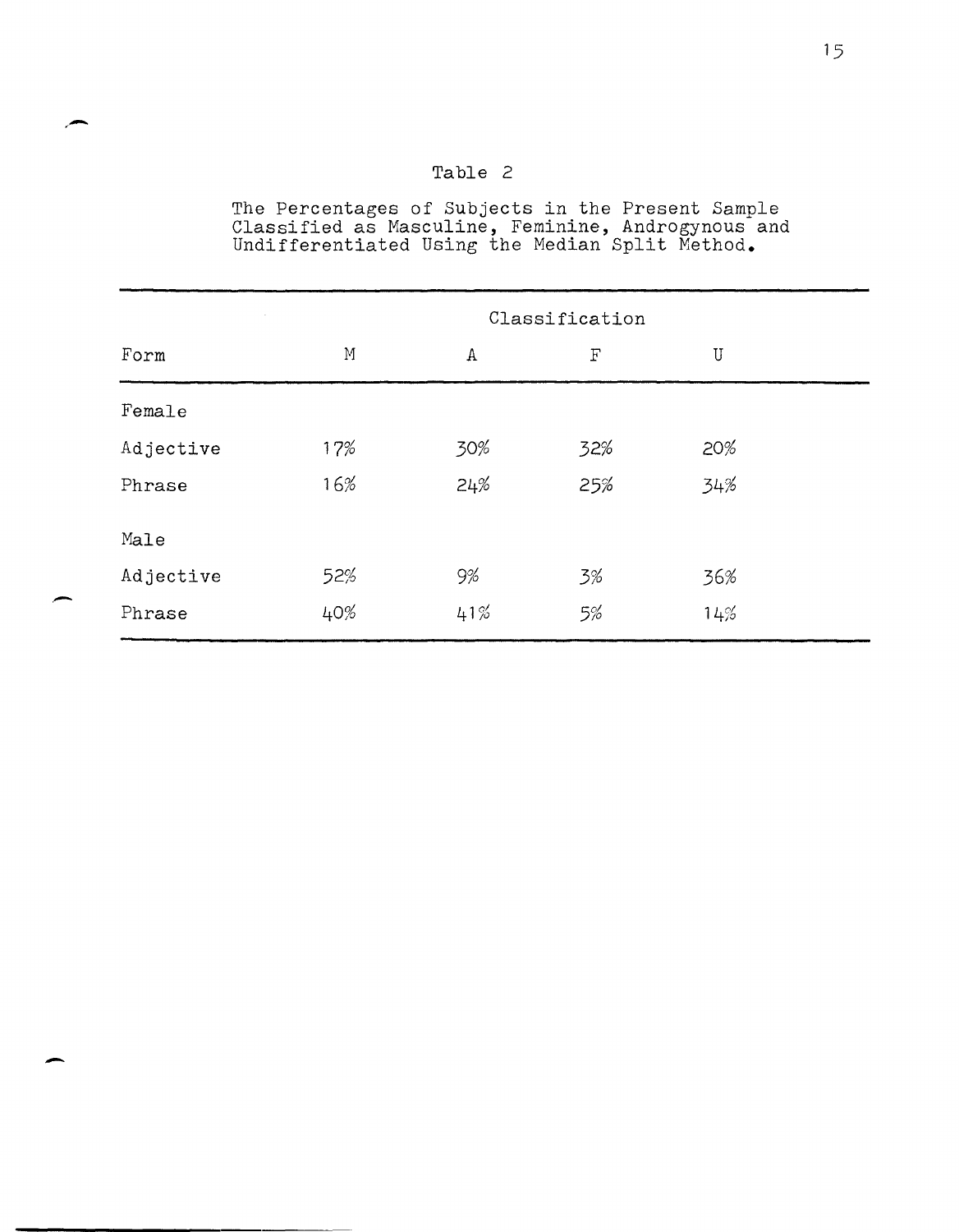# Table 3

-.

-

-

Original Bem Items, Revised Phrase Items, Pearson Correlations Between Ratings Given by Undergraduates to Both Original and Phrase Form Items.

| <b>BSRI</b> item   | Phrase item                                                                | r            |
|--------------------|----------------------------------------------------------------------------|--------------|
| Self-reliant       | Am able to find solutions to<br>problems on my own                         | $-35$        |
| Yielding           | Conform to the standards of my friends<br>even when I disagree with them   | • 14         |
| Helpful            | Will make an effort to help when help<br>is needed                         | •42          |
| Defend own beliefs | Would speak out in favor of my ideas                                       | •49          |
| Cheerful           | Am cheerful                                                                | •79          |
| Moody              | Have "highs" and "lows" quite often                                        | •59          |
| Independent        | Would attend a cosial function by myself                                   | •23          |
| Shy                | Am uncomfortable meeting new people                                        | $-38$        |
| Conscientious      | Always take care of my responsibilities                                    | $\cdot$ 30   |
| Athletic           | Spend recreation time participating<br>in sports                           | .84          |
| Affectionate       | Hug friends and relatives                                                  | $-38$        |
| Theatrical         | Over-react to get attention                                                | .21          |
| Assertive          | Am firm about my requests without<br>interfering with the rights of others | $\bullet$ 20 |
| Flatterable        | Will grant favors if flattered                                             | $-33$        |
| Happy              | Am usually happy                                                           | $\cdot 76$   |
| Strong Personality | Draw attention in a crowd                                                  | $-40$        |
| Loyal              | Stick with my friends in a rough<br>situation                              | • 14         |
| Unpredictable      | Never know what I will do next                                             | •53          |
| Forceful           | Push hard to accomplish a tough task                                       | •16          |
| Feminine           | Show feminine characteristics                                              | •86          |
| Reliable           | Can be counted on                                                          | •61          |
| Analytical         | Think through problems logically                                           | $-34$        |
| Sympathetic        | Feel sorry for someone in trouble                                          | $\cdot$ 37   |
| Jealous            | Become angry when another person a lot<br>of attention to my date          | •64          |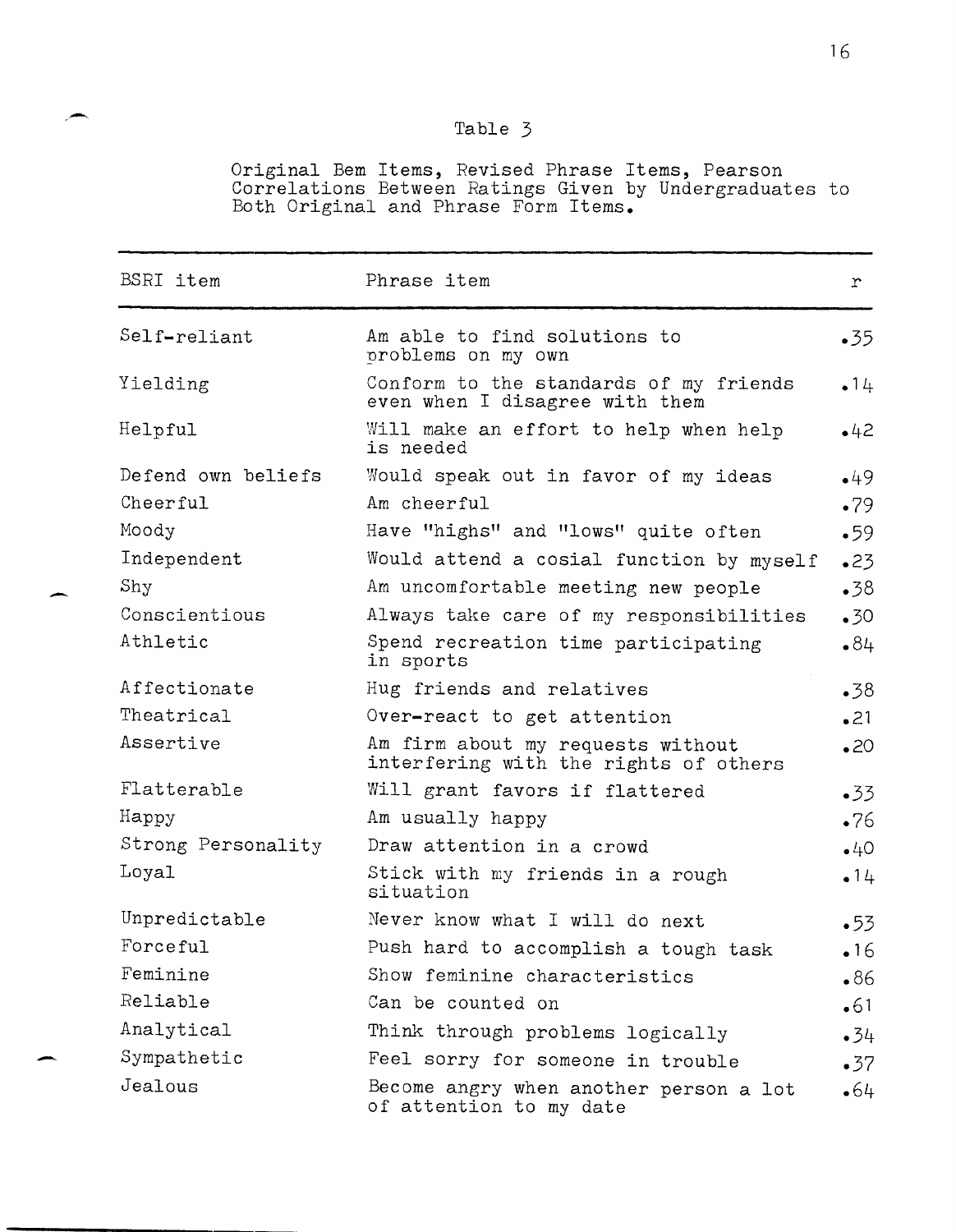# Table 3 continued

-

-

-

| <b>BSRI</b> item                    | Phrase item                                                                   | r          |
|-------------------------------------|-------------------------------------------------------------------------------|------------|
| Has leadership<br>abilities         | Take charge in a group                                                        | •75        |
| Sensitive to the<br>needs of others | Realize the needs of others                                                   | •51        |
| Truthful                            | Can be expected to tell the truth                                             | •68        |
| Willing to take<br>risks            | Will try a new activity even if it is<br>somewhat frightening                 | •57        |
| Understanding                       | Am able to grasp the thoughts and<br>feelings of others                       | •35        |
| Secretive                           | Often keep secrets from others                                                | •53        |
| Make decisions<br>easily            | Make decisions easily                                                         | •73        |
| Compassionate                       | Forgive and forget                                                            | •18        |
| Sincere                             | Really mean what I say                                                        | .35        |
| Self sufficient                     | Accomplish tasks by myself                                                    | $-48$      |
| Eager                               | Am eager to soothe hurt feelings                                              | •67        |
| Conceited                           | Have a high opinion of myself                                                 | •24        |
| Dominant                            | Want to have power over others                                                | $-45$      |
| Soft spoken                         | Am a quiet person                                                             | •49        |
| Likable                             | Am someone other people really like                                           | •59        |
| Masculine                           | Show masculine characteristics                                                | •94        |
| Warm                                | Make others feel comfortible                                                  | •37        |
| Solemn                              | Am usually serious about everything                                           | 24         |
| Willing to take<br>a stand          | Willing to take a stand                                                       | •74        |
| Tender                              | Act kindly toward others                                                      | •36        |
| Friendly                            | Make friends easily                                                           | •58        |
| Aggressive                          | Fight rather than discuss                                                     | •17        |
| Gullible                            | Will believe anything which is told<br>to me                                  | •66        |
| Inefficient                         | Often have to work much harder and<br>longer to complete a task than I should | $\cdot$ 36 |
| Acts as a leader                    | Organize activities for a group                                               | •60        |
| Childlike                           | Act like a child in different situations                                      | $\cdot$ 47 |

17

 $\cdot$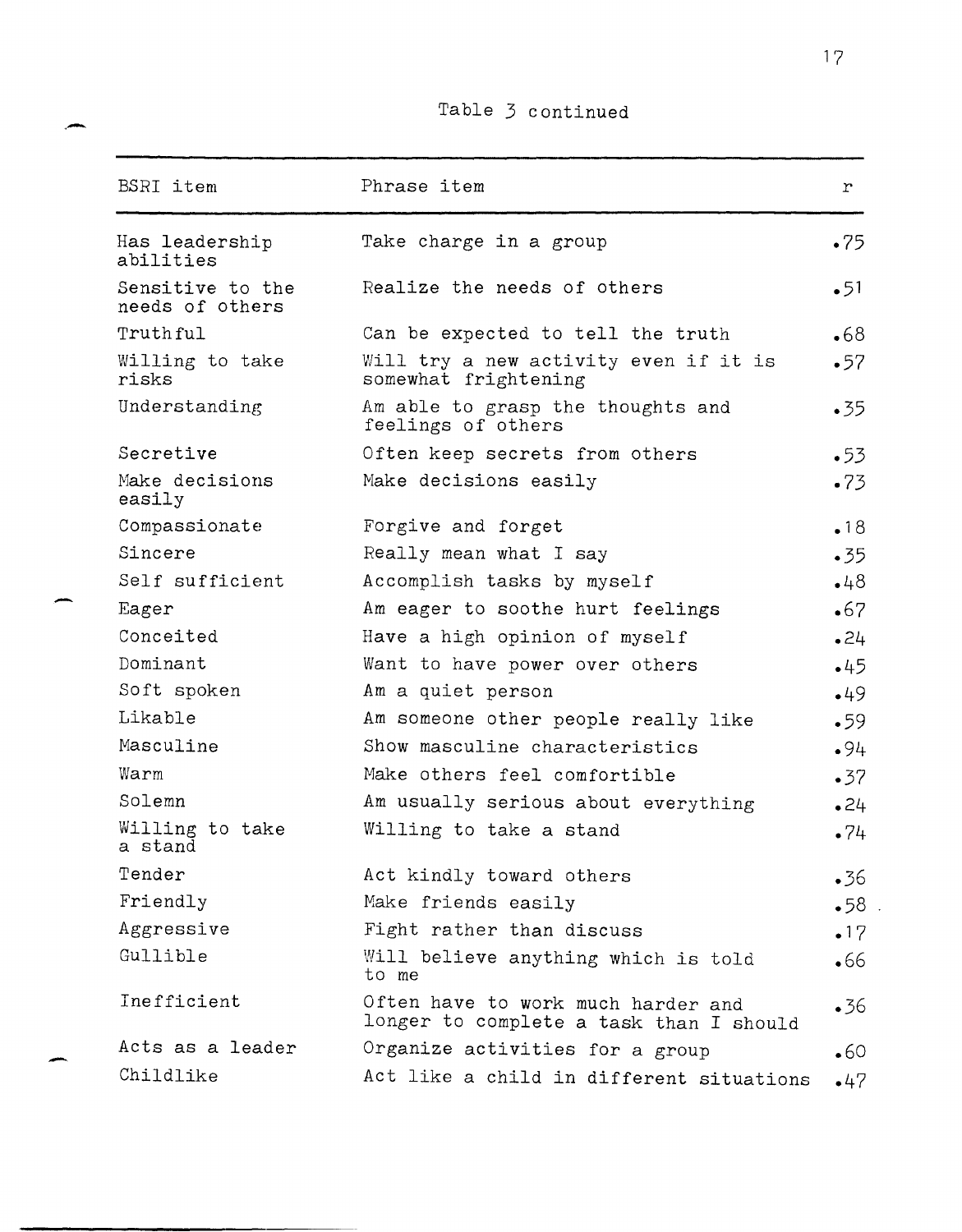Table 3 continued

 $\sim$ 

| BSRI item                      | Phrase item                                                                | $\mathbf{r}$ |
|--------------------------------|----------------------------------------------------------------------------|--------------|
| Adaptable                      | Show flexibility in a variety of<br>situations                             | $+45$        |
| Individualistic                | Am my own man/woman                                                        | •41          |
| Does not use harsh<br>language | Does not use harsh language                                                | •81          |
| Unsystematic                   | Often jump from one thing to another<br>rather than taking things in order | $\cdot 34$   |
| Competitive                    | Want to win all the time                                                   | $-49$        |
| Loves children                 | Like to be around children                                                 | 88.          |
| Tactful                        | Am able to say the right thing at<br>the right time                        | $-23$        |
| Ambitious                      | Am eager to get ahead                                                      | •55          |
| Gentle                         | Am mild-mannered with others                                               | •23          |
| Conventional                   | Do things in the "usual" manner                                            | $-35$        |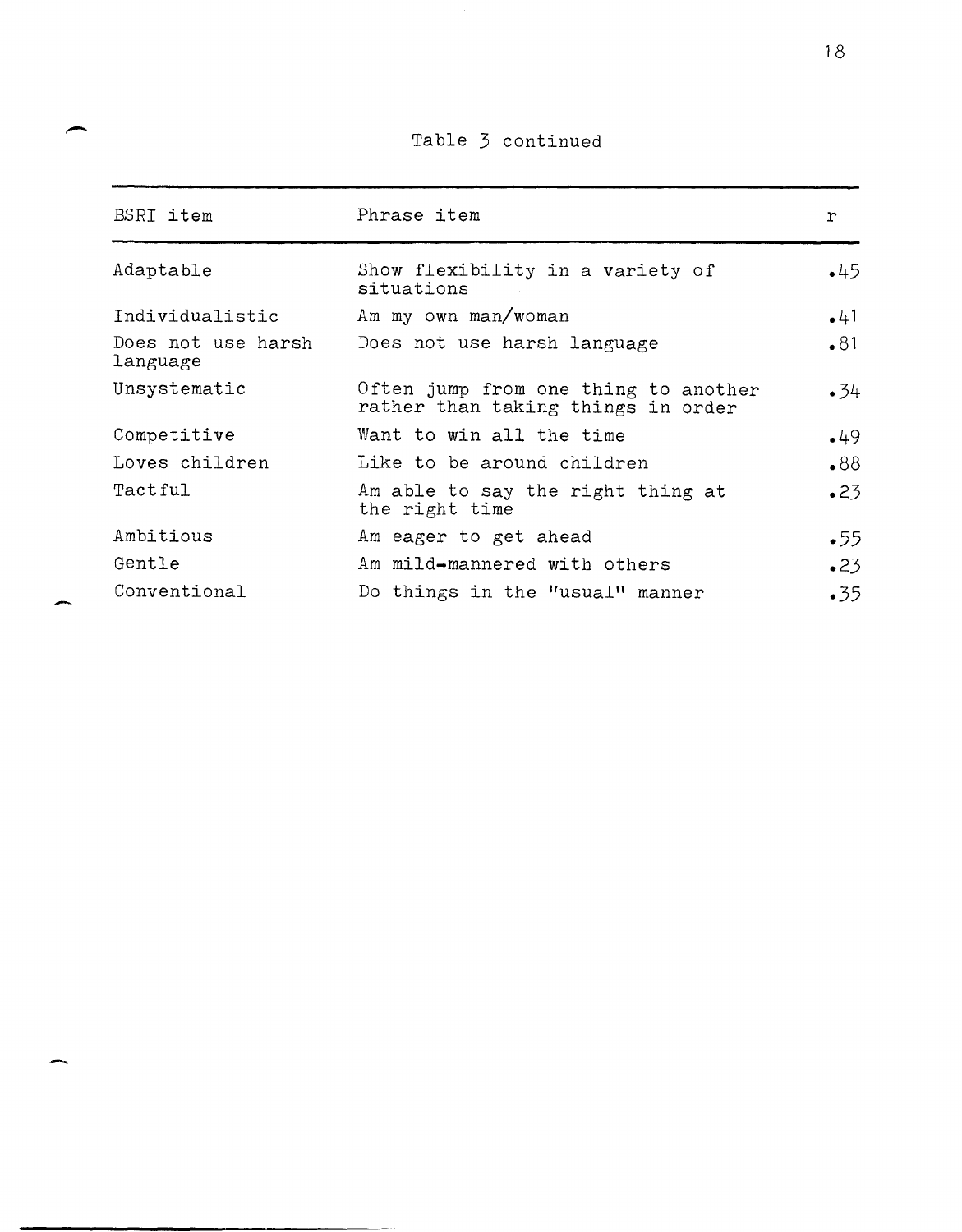#### References

- Bem. S.L. The measurement of psychological androgyny. Journal of Consulting and Clinical Psychology,  $1974$ ,  $\frac{12}{2}$ ,  $155-162$ .
- Bem, S.L. Probing the promise of androgyny. In A.G. Kaplan & J.P. Bean (Eds.), Beyond sex-role stereotypes. Boston: Little, Brown, 1976.
- Bem, S.L. On the utility of alternative procedures for assessing psychological androgyny. Journal of Consulting and Clinical Psychology, 1978,  $\frac{15}{2}$ , 196-205.
- Berzins, *J.,* Welling, M. & Wetter, *R.* A new measure of psychological androgyny. Journal of Consulting and Clinical Psychology, 1978, 46, 126-138.
- Block, J.H. Conceptions of sex-roles: Some cross cultural and longitudinal perspectives. American Psychologist, 1973, zj, 512-521.
- Carlson, *R.* Understanding women: Implications for personality theory and research. Journal of Social Issues, 1972, 28, 17-32.
- Constantinople, A. Masculinity-femininity: An explanation to a famous dictum. Psychological Bulletin, 1973, 80, 389-407. English, H.O., & English, A.B. A comprehensive dictionary of
	- psycholcgical and psychoanalytical terms. New York: Longmans, Green, 1958.
- Gough, H.G. Identifying psychological femininity. Educational and Psychological Measurement, 1952, 12, 427-439.
- Hathaway, S.R. & McKinley, J.C. The Minnesota Multiphasic Personality Inventory. New York: Psychological Corporation, 1943.